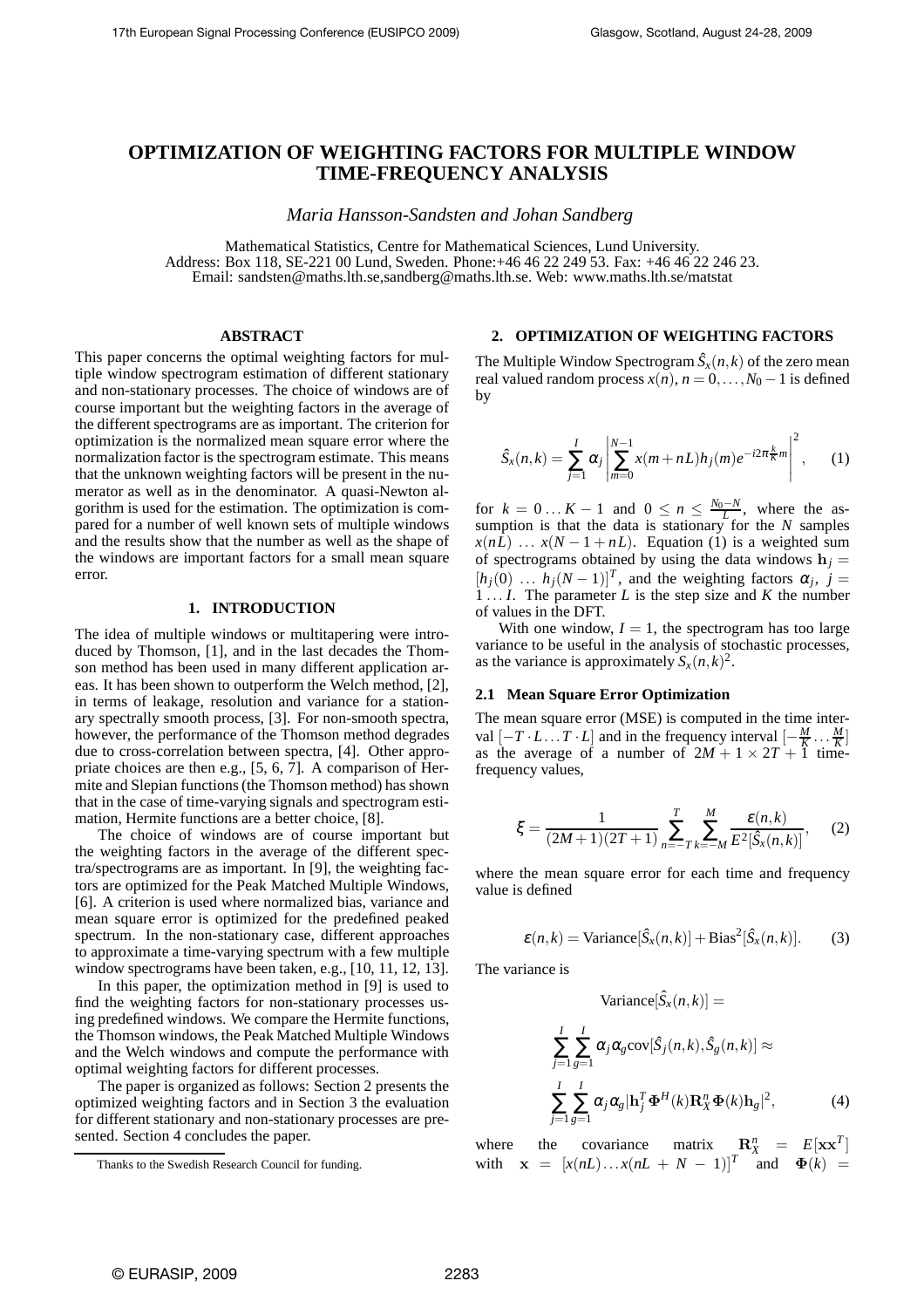$diag[1 \quad e^{-i2\pi k/K} \quad \dots \quad e^{-i2\pi(N-1)k/K}]$  and the superscript H denotes conjugate transpose, according to [4]. Reduction of the variance is established if the correlation between the windowed periodogram (subspectra),

$$
S_j(n,k) = \left| \sum_{m=0}^{N-1} x(m+nL)h_j(m)e^{-i2\pi \frac{k}{K}m} \right|^2
$$

,

from the windows  $\mathbf{h}_i$  and  $\mathbf{h}_g$ ,  $j \neq g$ , is small for all frequency values *k*.

The bias is

$$
\text{Bias}[\hat{S}_x(n,k)] = E[\hat{S}_x(n,k)] - S_x(n,k)
$$

$$
= \sum_{j=1}^{I} \alpha_j \mathbf{h}_j^T \mathbf{\Phi}^H(k) \mathbf{R}_X^n \mathbf{\Phi}(k) \mathbf{h}_j - S_x(n,k), \tag{5}
$$

where  $S_x(n, k)$  is the Wigner-Ville spectrum. The optimization criterion of Eq. (2) includes the expressions of Eqs. (4,5) where  $h_j$ ,  $j = 1, \ldots, I$  are known windows and  $\mathbb{R}_X^n$  is the time-variable covariance matrix. The unknown variables are  $\alpha_j$ ,  $j = 1, \ldots, I$  which appear both in the numerator and the denominator of Eq. (2). The minimization of the criterion is therefore done iteratively with a quasi-Newton algorithm, [14]. The criterion and its derivative are used in the algorithm. The algorithm is described in [9]. Using these weights in the multiple window spectrogram estimate is referred to as OPTWEI.

#### **2.2 Averaging and Scale Optimization**

Usually, the spectrograms from different windows are equally weighted and averaged in the final estimate, i.e.,

$$
\alpha_j = \frac{1}{I}, \ \ j = 1 \dots I. \tag{6}
$$

Using equal weights according to Eq. (6) is referred to as EQWEI. The mean square error could be optimized using equal weights scaled with a constant factor, i.e.,

$$
\alpha_j^c = \frac{c}{I} \ \ j = 1 \ldots I,
$$

where a closed form expression for the factor *c* is found from

$$
c = \frac{\sum_{n=-T}^{T} \sum_{k=-M}^{M} \frac{S_{\bar{x}}^{2}(n,k)}{E^{2}[\hat{S}_{x}(n,k)]}}{\sum_{n=-T}^{T} \sum_{k=-M}^{M} \frac{S_{x}(n,k)}{E[\hat{S}_{x}(n,k)]}},
$$

which is referred to as SCWEI.

## **3. RESULTS**

### **3.1 Band-limited white noise process**

The evaluation is done for different stationary and nonstationary processes. The band-limited white noise process with the covariance function

$$
r_w(n-m) = B \frac{\sin(\pi B(n-m))}{\pi B(n-m)},
$$
\n(7)

generates a Toeplitz covariance matrix  $R_{stat}(n,m)$ , which is shown in Figure 1a) as Case 1 for  $B = (8 + 3)/128 \approx 0.08$ .

The locally stationary process approach, [15, 16], where the covariance function of a non-stationary process is defined by

$$
r_{ns}(n,m) = r_w(n-m)e^{-((n-m)/(F_s))^2}e^{-((n+m)/(F_s))^2}, \quad (8)
$$

gives a time-variable band-limited spectrum where the time-variable power of the bandlimited white-noise process changes with a Gaussian envelope. Two examples are seen in Figure 1b) and c) as a more slowly varying process, Case 2,  $(F<sub>s</sub> = 120)$ , and a faster varying process, Case 3,  $(F<sub>s</sub> = 60)$ .



Figure 1: The three different test covariance matrices for band-limited white noise processes, a) Stationary process,  $B = 0.08$ , b) Slowly time-varying non-stationary process,  $F_s = 120$ , c) Time-varying non-stationary process,  $F_s = 60$ .

The weighting factors are optimized using four different sets of multiple windows. The Thomson multiple windows (TH), [1], give uncorrelated subspectra and thereby low variance for a stationary white noise process. The TH windows  $h_i$  are given by the solution of an eigenvalue problem and the number of windows relates to the bandwidth as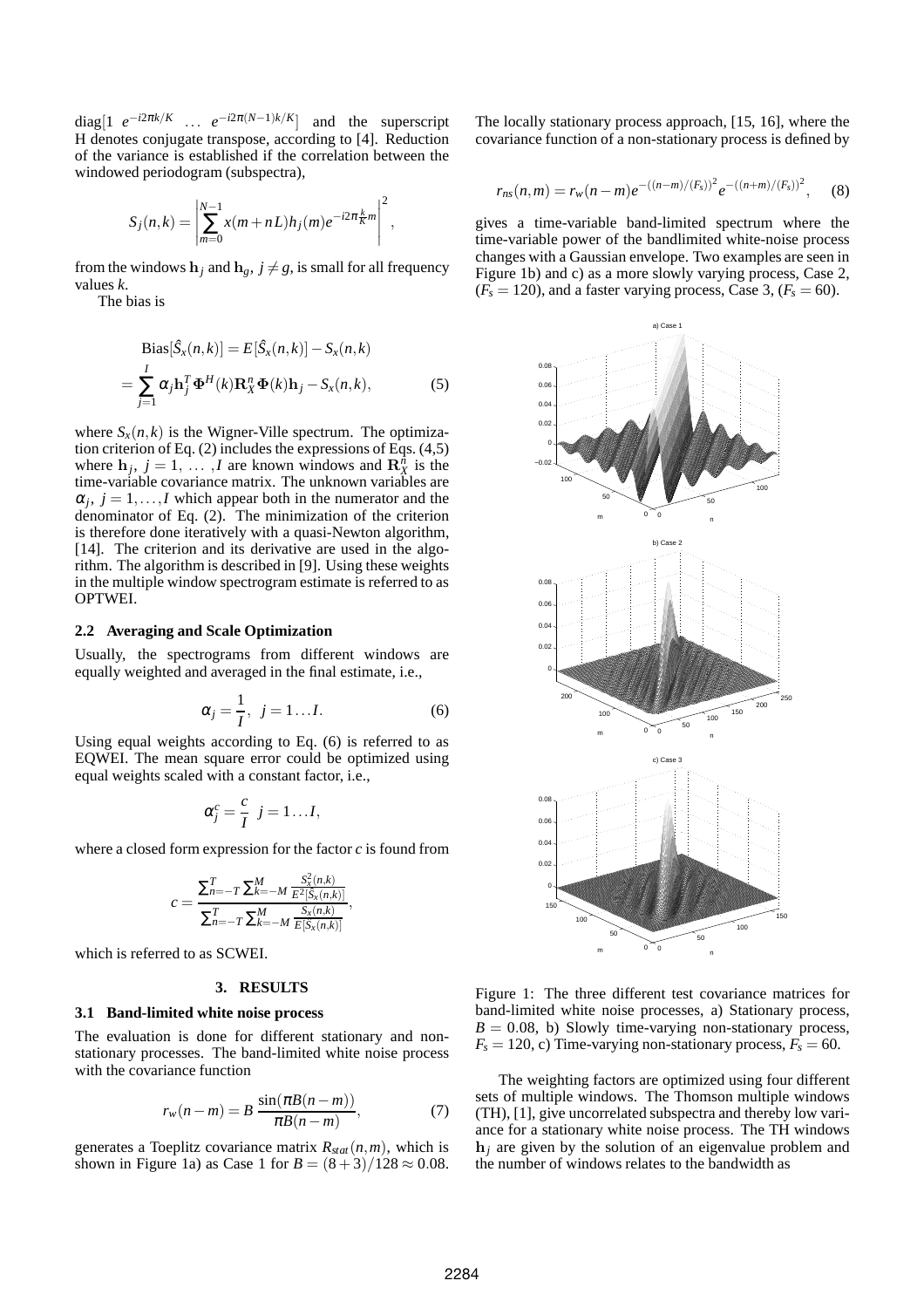$$
I \approx B \cdot N - 3. \tag{9}
$$

The Peak Matched multiple windows, (PM), [6], are designed to give small correlation between subspectra when the spectrum of the stationary process includes peaks and notches. The windows are given by the solution of the generalized eigenvalue problem where the number of windows satisfies Eq. (9). Other parameter choices are peak height  $C = 20$  dB and sidelobe suppression  $K = 30$  dB, [6].

The Welch method (WO), [2], utilizes time-shifted equal windows. In this paper we use a Hanning window of appropriate length so that the number of windows, *I*, is fitted into the total window length *N* with 50 % overlap.

A set of Hermite functions (HE) is computed as

$$
h_1(t) = e^{-t^2/2},
$$
  
\n
$$
h_2(t) = 2t e^{-t^2/2},
$$
  
\n
$$
h_j(t) = 2t h_{j-1}(t) - 2(j-2)h_{j-2}(t), j = 3 \dots I,
$$

with  $t = \frac{n}{F_s^H}$  for  $n = -N/2...N/2 - 1$ . The parameter  $F_s^H$ is chosen so that the first Hermite function is approximately equal to the first Slepian function of the Thomson method in each case (similar approach as in [8]).

The number of windows are chosen as  $I = 8$  for all different methods and the window length is in all cases  $N = 128$ . For TH and PM the number of windows are then chosen in concordance with the recommendation of Eq. (9). For Case 1 (stationary process), the MSE is computed and optimized for the frequency interval  $\pm M/K = \pm 8/256$  (2  $*M + 1 = 17$  values) and for  $T = 0$ . For the non-stationary cases,  $M = 8$ and  $T \cdot L = 64$  with  $T = 8$ ,  $(17 \times 17$  values) for Case 2 and  $T \cdot L = 16$  with  $T = 8$ ,  $(17 \times 17$  values) for Case 3.

The MSE for Case 1 are shown in Figure 2a), for the different window setups (methods), where the MSE from EQWEI is shown with circles, the SCWEI with pluses and OPTWEI with stars. The TH and HE are optimal for the stationary bandlimited white-noise process using the EQWEI and thereby the optimization of the weighting factors (SCWEI and OPTWEI) do not give any improvement of the MSE. The PM, does not give a small error using EQWEI but using SCWEI and also OPTWEI, the MSE decreases. The overall smallest error however, is given by the TH and HE as expected, as these two window setups are optimal for a stationary bandlimited process.

In Case 2, Figure 2b), the slowly varying non-stationary process shows the importance of using SCWEI (pluses) and OPTWEI (stars) compared to the EQWEI (circles). The difference of these two weightings are, however, not that large. It could also be noted that the HE is now slightly better than the TH, which is in concordance with the study in [8]. The weighting factors,  $\alpha_i$  are depicted in Figure 4a) for the Hermite functions. The level of EQWEI (circles) is increased for SCWEI (pluses) and for OPTWEI the further change is not that severe which also is the reason for the small change in the mean square error estimate.

In Case 3, Figure 2c), using EQWEI on the faster varying non-stationary process gives a very large error. Using SCWEI and OPTWEI gives a much lower MSE. The weighting factors,  $\alpha_i$  are depicted in Figure 4b) for the Hermite functions and the difference between EQWEI and SCWEI is larger in than for Case 2.

### **3.2 Band-limited peaked spectrum process**

Instead of using a bandlimited white noise process the stationary covariance function in Eq. (7) is replaced with the covariance function  $r_x(n-m)$  of a band-limited peaked spectrum according to,

$$
S_x(f) = \begin{cases} e^{\frac{-2C|f|}{10Blog_{10}(e)}} & |f| \le B/2\\ 0 & |f| > B/2. \end{cases}
$$
 (10)

In Eq. (10),  $S_x(f)$  is a peaked spectrum with  $S_x(0) = 1$ ,  $B =$ 0.08 and  $S_x(B/2) = -\bar{C}$  dB, where  $C = 20$  dB throughout this paper. The non-stationary processes are found from Eq. (8) with  $r_w(n-m)$  replaced with  $r_x(n-m)$ .

The results from these processes are presented in Figure 3. In Case 1, Figure 3a), for the stationary peaked spectrum process, the optimized weighting factors of the PM gives the smallest MSE, which is concordance with [6, 9], where these windows and optimized weighting factors are shown to be optimal for this process. In Case 2, Figure 3b), for the slowly time-varying process, the benefit in using these windows and optimizing the weighting factors clearly shows up as the lowest MSE is given from the combination PM and OPTWEI.

In Case 3, we also see that this is the same result is given for the more time-varying process. The different weighting factors are depicted in Figure 5 for Case 2 and Case 3 where we see that the optimized weighting factors (stars) are very different compared to the usual averaging (circles) and scaled equal weights (pluses).

### **4. CONCLUSION**

We compare the Hermite functions, the Thomson windows, the Peak Matched Multiple Windows and the Welch windows and compute the performance with optimal weighting factors for different stationary and non-stationary processes. A quasi-Newton algorithm is used for the estimation. The results show that the number as well as the shape of the windows are important factors for a small mean square error. It is also shown that a scaling optimization of the usual averaging could give almost as small mean square error as an optimization of the individual weighting factors in case of a smooth spectrum but for a peaked spectrum, a reduction of the mean square error is achieved using individual optimization of the weights.

#### **REFERENCES**

- [1] D. J. Thomson, "Spectrum estimation and harmonic analysis," *Proc. of the IEEE*, vol. 70, no. 9, pp. 1055– 1096, Sept 1982.
- [2] P. D. Welch, "The use of fast fourier transform for the estimation of power spectra: A method based on time averaging over short, modified periodograms," *IEEE Trans. on Audio Electroacoustics*, vol. AU-15, no. 2, pp. 70–73, June 1967.
- [3] T. P. Bronez, "On the performance advantage of multitaper spectral analysis," *IEEE Trans. on Signal Processing*, vol. 40, no. 12, pp. 2941–2946, Dec 1992.
- [4] A. T. Walden, E. McCoy, and D. B. Percival, "The variance of multitaper spectrum estimates for real gaussian processes," *IEEE Trans. on Signal Processing*, vol. 42, no. 2, pp. 479–482, Feb 1994.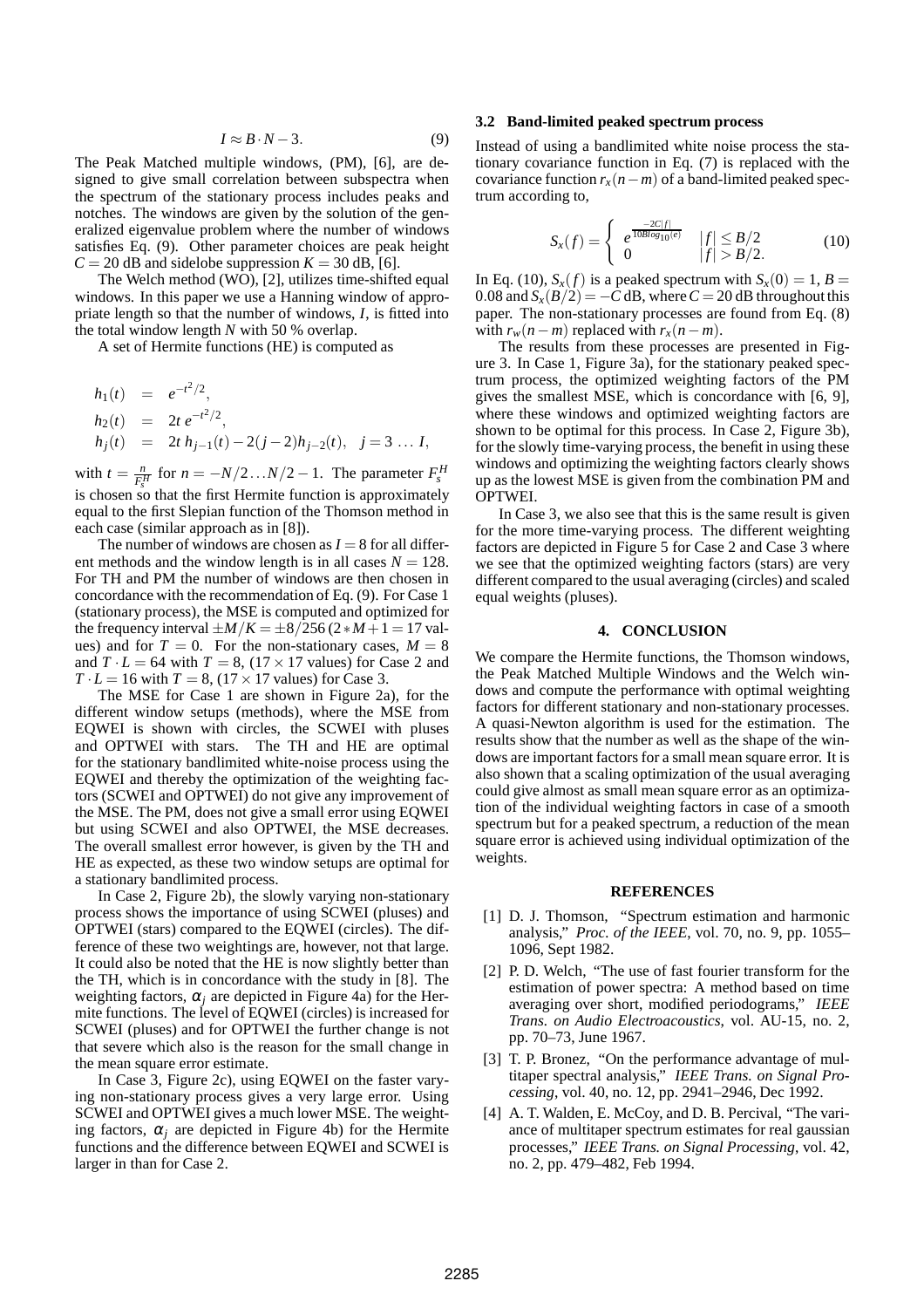- [5] K. S. Riedel, "Minimum bias multiple taper spectral estimation," *IEEE Trans. on Signal Processing*, vol. 43, no. 1, pp. 188–195, January 1995.
- [6] M. Hansson and G. Salomonsson, "A multiple window method for estimation of peaked spectra," *IEEE Trans. on Signal Processing*, vol. 45, no. 3, pp. 778– 781, March 1997.
- [7] B. Farhang-Boroujeny, "Prolate filters for nonadaptive multitaper spectral estimators with high spectral dynamic range," *IEEE Signal Processing Letters*, vol. 15, pp. 457–460, Sept 2008.
- [8] M. Bayram and R. G. Baraniuk, "Multiple window time-frequency analysis," in *Proc. of Int. Symposium of Time-Frequency and Time-Scale Analysis*, June 1996, pp. 511–514.
- [9] M. Hansson, "Optimized weighted averaging of peak matched multiple window spectrum estimates," *IEEE Trans. on Signal Processing*, vol. 47, no. 4, pp. 1141– 1146, April 1999.
- [10] F. Cakrak and P. J. Loughlin, "Multiple window timevarying spectral analysis," *IEEE Transactions on Signal Processing*, vol. 49, no. 2, pp. 448–453, 2001.
- [11] J. Xiao and P. Flandrin, "Multitaper time-frequency reassignment for nonstationary spectrum estimation and chirp enhancement," *IEEE Trans. on Signal Processing*, vol. 55, no. 6, pp. 2851–2860, 2007.
- [12] W. J. Williams and S. Aviyente, "Spectrogram decompositions of time-frequency distributions," in *Proc. of the ISSPA*. IEEE, 2001, pp. 587–590.
- [13] L. L. Scharf and B. Friedlander, "Toeplitz and Hankel kernels for estimating time-varying spectra of discretetime random processes," *IEEE Transactions on Signal Processing*, vol. 49, no. 1, pp. 179–189, 2001.
- [14] R. Fletcher, *Practical Methods for Optimization*, John Wiley & Sons, sec. edition, 1987.
- [15] R. A. Silverman, "Locally stationary random processes," *IRE Trans. Inf. Theory*, vol. 3, pp. 182–187, 1957.
- [16] P. Wahlberg and M. Hansson, "Kernels and multiple windows for estimation of the Wigner-Ville spectrum of gaussian locally stationary processes.," *IEEE Trans. on Signal Processing.*, vol. 55, no. 1, pp. 73–84, January 2007.



Figure 2: The mean square error for the three bandlimited white noise processes with EQWEI (circles), SCWEI (pluses) and OPTWEI (stars) for different window sets of TH, PM, WO and HE, a) Stationary process, b) Slowly time-varying non-stationary process, c) Time-varying nonstationary process.